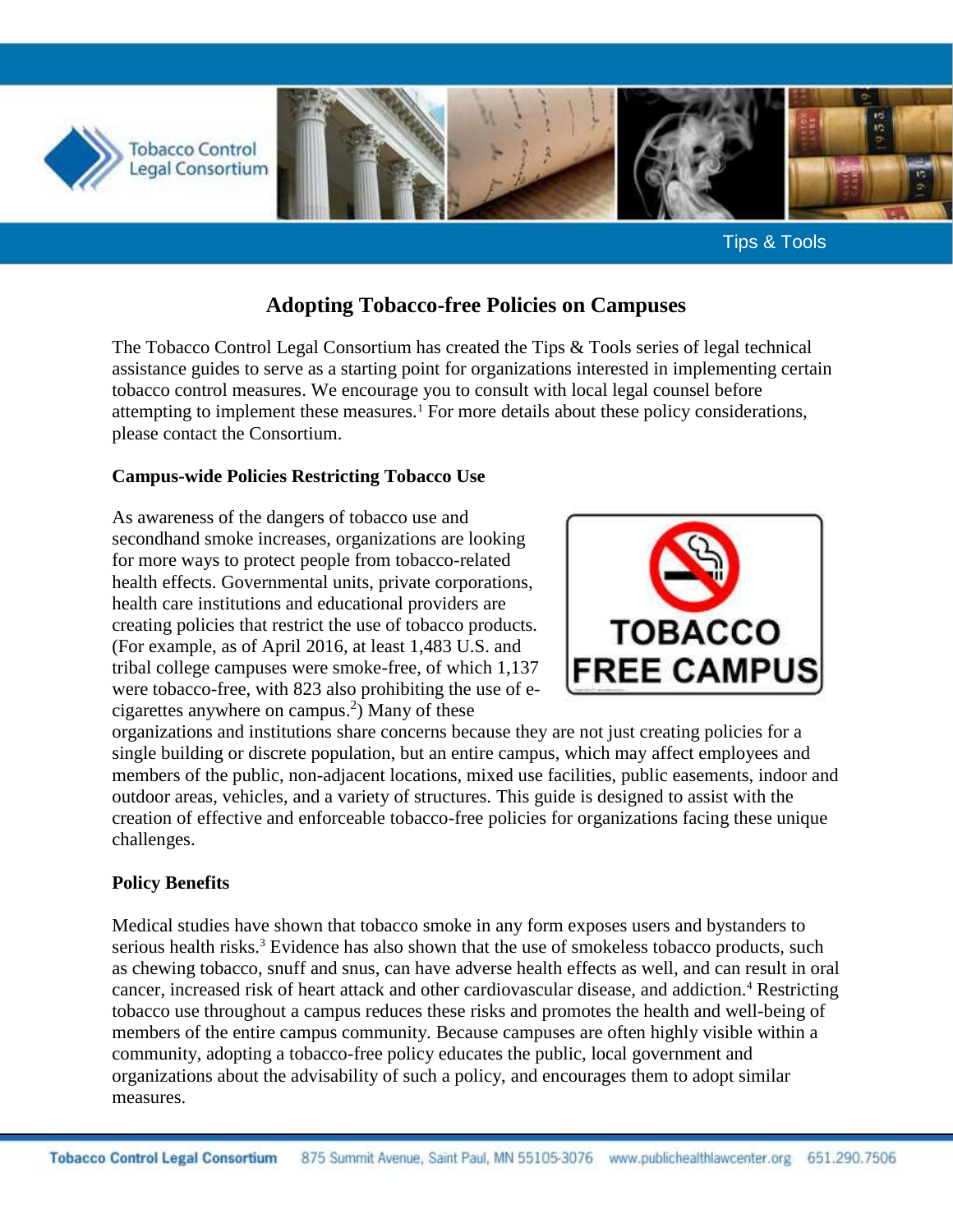A campus-wide policy can also help reduce youth initiation to tobacco use, through positive modeling behavior. In addition to promoting public health, a campus-wide tobacco-free policy can be economically beneficial as well, especially if supported by an effective cessation policy.<sup>5</sup> Benefits include reduced employee health care costs and absenteeism, increased employee productivity, as well as cost savings in areas such as grounds maintenance.

### **Policy Elements**

As with all policies limiting the use of tobacco products, a campus-wide policy must be clear and concise. In drafting such a policy, ensure that it is readily understandable to many different populations and that it applies to both indoor and outdoor areas. Be prepared to address public easements that may cut through a private campus, as well as policy enforcement in a variety of locations and jurisdictions.

Strong and effective policies often include a findings section that cites studies and highlights the need for a campus-wide approach. Defining important terms clearly and consistently helps to ensure that the ordinance is interpreted, implemented, and enforced in ways that effectively protect the campus community. For example, a growing number of campus policies prohibit the use of e-cigarettes and similar devices.<sup>6</sup> If electronic cigarettes are prohibited, be sure to include definitions that are broad enough to anticipate future product innovations.<sup>7</sup> Also, identify the enforcement agency and procedures, define what constitutes a violation, and explain the sorts of penalties a person may face for violating the policy.<sup>8</sup>

## **Challenges**

Campuses face unique challenges when adopting a smoke-free or tobacco-free policy. Successful implementation and enforcement depends on how the policy meets the following challenges.

**Boundaries.** For a policy to be effective, administrators, employees, members of the public, enforcement agents and others need to understand where the use of tobacco products is prohibited and what tobacco products are covered by the policy.<sup>9</sup> The policy must also be explicit in its description of campus property and boundaries.<sup>10</sup> Moreover, drafters need to be aware of the practical effects the policy may have on neighboring properties and public places. For instance, a policy might address problems that could arise if smokers congregate or litter on adjacent private property or a public sidewalk or street that adjoins or crosses through the campus.

**Enforcement.** Because of the varied nature of college and corporate campuses, different internal departments as well as external agencies often have enforcement authority. For example, private security companies, campus law enforcement, local police and governmental agencies might each be charged with enforcing many varieties of campus policies.<sup>11</sup> As such, the effectiveness of a campus-wide tobacco policy might be enhanced if the policy clearly designates any enforcement agencies, if coordination needs to occur among various agencies, and if enforcement procedures are consistent across the entire campus. Also, be sure to set a realistic implementation date.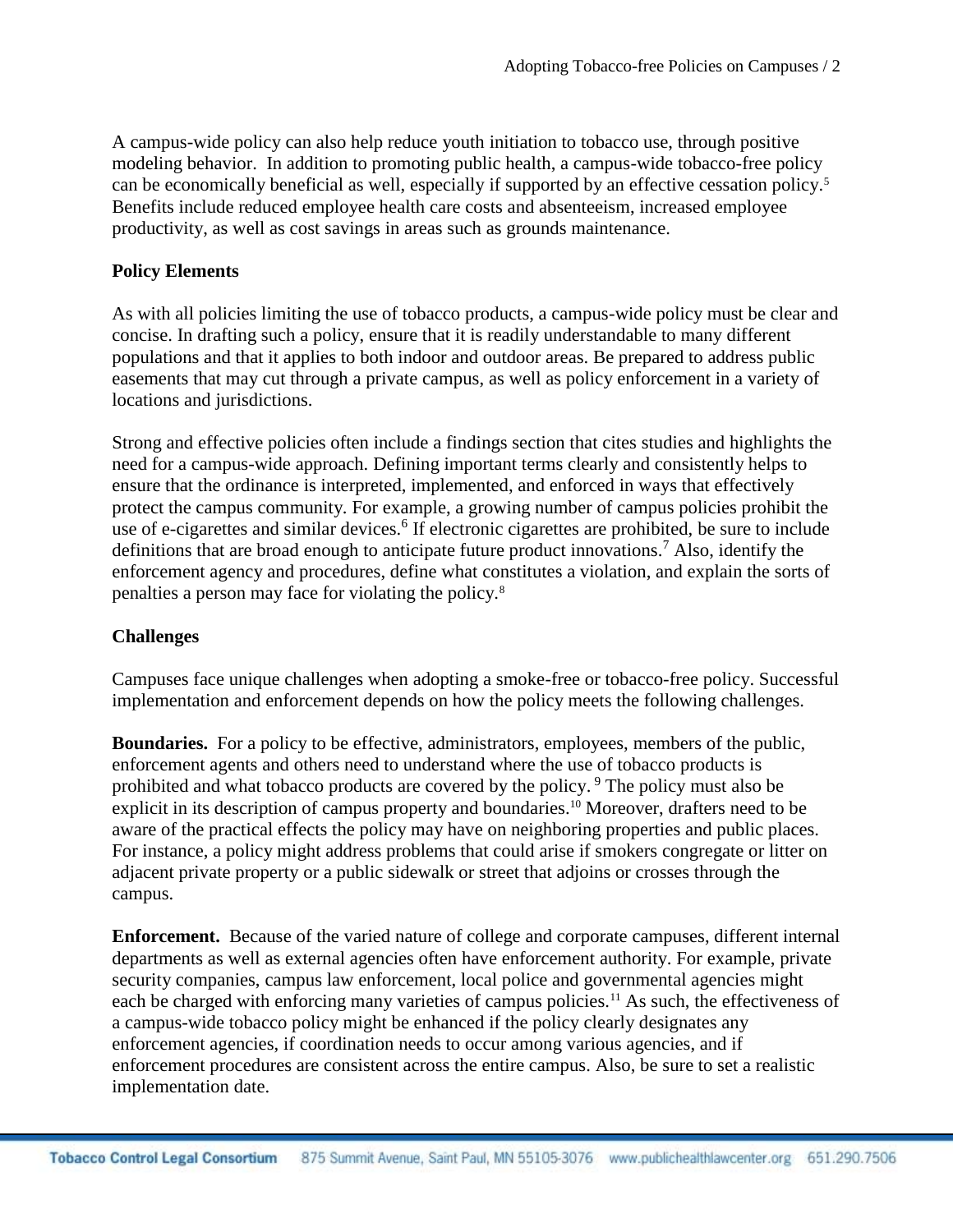**Broad Applicability.** Campus-wide policies can affect all people present on a campus, including employees, contractors, the public, students, staff, and faculty. Campus visitors, in particular, need to be educated about the policy, and enforcement agents need to be trained on how the policy might apply to visitors. An organization will see greater compliance with a campus-wide policy if it takes active steps to communicate the policy not only within the campus community, but to the general public. Consider whether maps drawing the boundaries of the tobacco-free area would be helpful to inform the public. Broad dissemination of the policy generally results in increased voluntary compliance, even by visitors.<sup>12</sup>

**Preemption.** Generally, preemption determines how much control local governments have in enacting their own laws or in this case, instituting policies that affect publicly owned or government campuses. Private organizations are generally not subject to preemption of this nature and usually have great leeway when instituting campus-wide policies. On the other hand, local governments and public educational institutions contemplating a campus-wide policy need to be aware of any existing federal, state and local laws that could limit their authority in this area. Some local governments enjoy broad authority, while others are more restricted in their ability to regulate conduct such as tobacco use. Consult local counsel for help in identifying and interpreting relevant laws that could have a preemptive effect.

**Collective Bargaining Units.** Any organization with employees represented by collective bargaining units should consider how the unit and any collective bargaining agreements might affect a campus-wide policy. Local counsel is the best source for determining the effect of any collective bargaining agreements. But regardless of contractual obligations, consider inviting representatives from all employee groups to participate in the development process to ensure a high level of voluntary compliance with the policy. Helpful materials are available on the Public Health Law Center's website.<sup>13</sup>

**Joint Use Facilities.** When creating a campus-wide policy, be mindful of how each area on the campus is used. If outside organizations rent campus space, or if the public gathers on some campus locations, you will need to communicate the policy to those groups. Also, the policy should include explicit procedures for the dissemination of this information. For example, if an office coordinates the use of campus space, it may make sense for that office to communicate the policy to the group reserving the space, include policy language in the rental or leasing contract, or add signage when the public is invited to an on-campus event.

**Off-Campus Applicability.** Strong campus-wide policies apply to members of the campus community when they attend campus-related events that occur off campus grounds. Consider where individuals travel for campus-related events, and whether your policy's prohibitions should extend to campus members when they are representing your organization at these other locations. Also consider whether your policy applies to tobacco use in organization-owned, leased, or –rented vehicles. An off-site policy can further reinforce positive modeling behavior and protect the health of campus members when they participate in campus business off premises.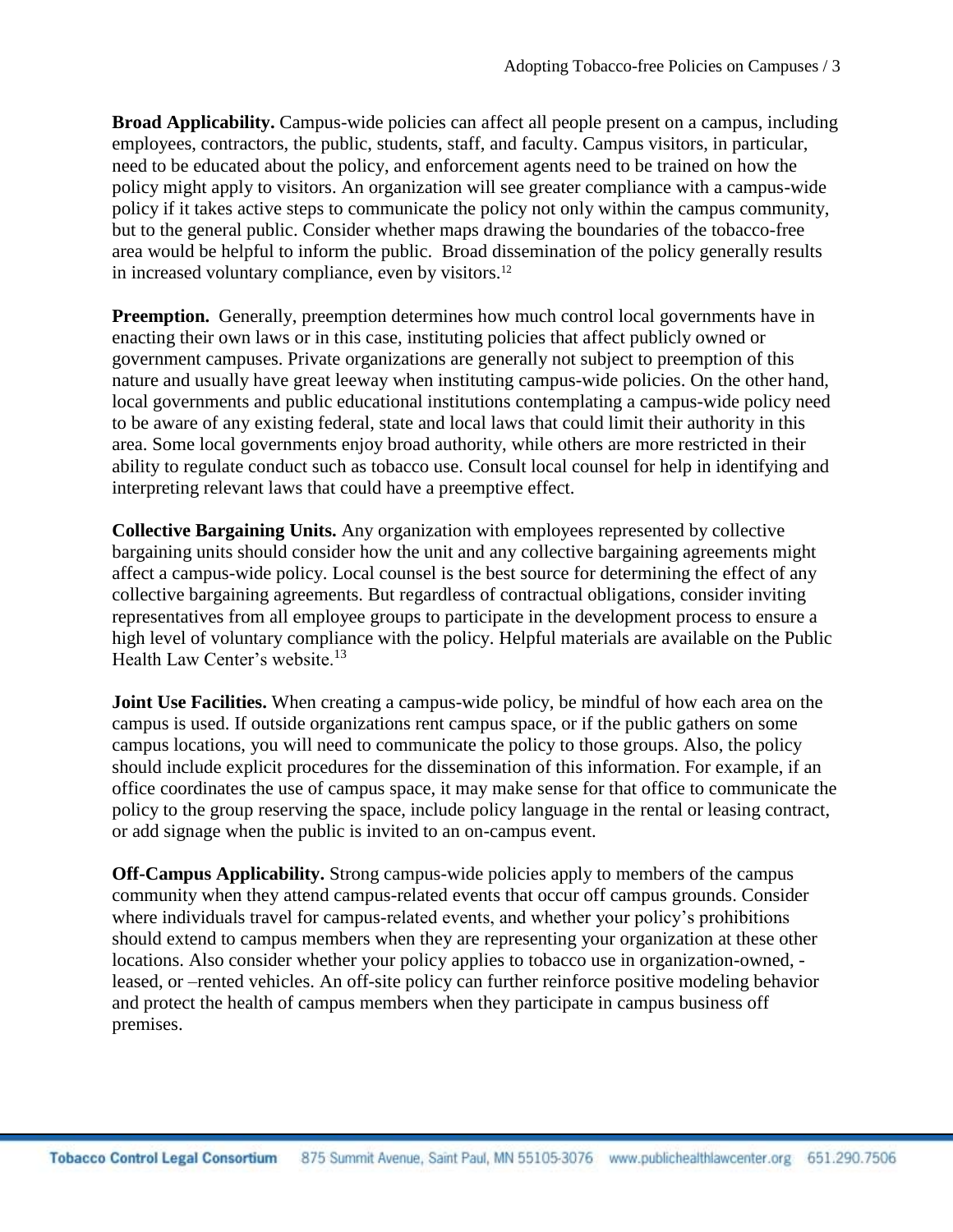### **Examples and Select Policies**

Below are examples of smoke-free and tobacco-free policies for five different types of campuses. If you consider adapting any language from these policies, take care to ensure the provision in question is practical and legal in your jurisdiction. Please note that the Tobacco Control Legal Consortium does not endorse or recommend any of the following policies. These examples are included simply to illustrate how different campuses have approached similar issues.

| <b>Institution</b>        | <b>Name</b>                                                   | <b>Policy Type</b>                           | Link                                                                                                             |
|---------------------------|---------------------------------------------------------------|----------------------------------------------|------------------------------------------------------------------------------------------------------------------|
| Health                    | National Institutes of Health                                 | Tobacco-free                                 | http://tobaccofree.nih.gov/tfpolicy.ht<br>m                                                                      |
|                           | University of Wisconsin School<br>of Medicine & Public Health | Smoke- and<br>Tobacco-free                   | http://www.uwhealth.org/patient-<br>guides/uw-hospital/smoke-and-<br>tobacco-free-policy/12798                   |
|                           | <b>Wellmark (Blue Cross)</b>                                  | Smoke-free                                   | http://www.wellmark.com/AboutWell<br>mark/Careers/SmokingPolicy.aspx                                             |
|                           | <b>Center for Social Gerontology</b>                          | <b>Model Policy</b><br>for Senior<br>Centers | http://www.tcsg.org/tobacco/smokefr<br>eeseniors.htm                                                             |
|                           | University of Arkansas for<br><b>Medical Sciences</b>         | Smoke-free<br>Hospital<br>Toolkit            | http://www.uams.edu/coph/reports/S<br>mokeFree_Toolkit/Hospital%20Toolk<br>it%20Text.pdf                         |
|                           | Hospital and Health Care<br>Policies                          | Smoke-free                                   | http://www.no-<br>smoke.org/goingsmokefree.php?id=4<br>49                                                        |
| Corporate                 | <b>American Cancer Society</b>                                | <b>Model Policy</b><br>for Workplaces        | http://bit.ly/U5nN2G                                                                                             |
|                           | Corporate Smoke-free Policies                                 | Smoke-free                                   | http://www.no-<br>smoke.org/goingsmokefree.php?id=4<br>52                                                        |
|                           | Centers for Disease Control &<br>Prevention                   | Tobacco-Free<br>Campuses in<br>Workplace     | https://chronicdata.cdc.gov/Legislatio<br>n/CDC-STATE-System-Tobacco-<br>Legislation-Smokefree-Cam/yhkp-<br>cczf |
| $K-12$                    | <b>State of Minnesota</b>                                     | <b>Model Policy</b><br>for $K-12$            | http://bit.ly/U5qLE8                                                                                             |
|                           | <b>State of North Dakota</b>                                  | <b>Model Policy</b><br>for $K-12$            | http://www.ndhealth.gov/tobacco/Sch<br>ools/School%20Policy%20Tool%20<br>Kit.pdf                                 |
| College and<br>University | American Lung Association                                     | Tobacco-free<br>Colleges &<br>Universities   | http://www.lung.org/stop-<br>smoking/tobacco-free-colleges-<br>universities.html                                 |
|                           | Tobacco-free College Campus<br>Initiative                     | Tobacco-free                                 | http://tobaccofreecampus.org                                                                                     |
|                           | Indiana University                                            | Tobacco-free                                 | http://tobaccofree.iu.edu                                                                                        |
|                           | Florida State University<br>(Tallahassee)                     | Tobacco-free                                 | http://policies.vpfa.fsu.edu/bmanual/s<br>moking.html                                                            |
|                           | University of South Carolina                                  | Tobacco-free                                 | http://www.sa.sc.edu/healthycarolina/<br>initiatives/tobacco                                                     |
|                           | University of Houston, Texas                                  | Tobacco-free                                 | http://www.uh.edu/policies/tobaccofr<br>ee                                                                       |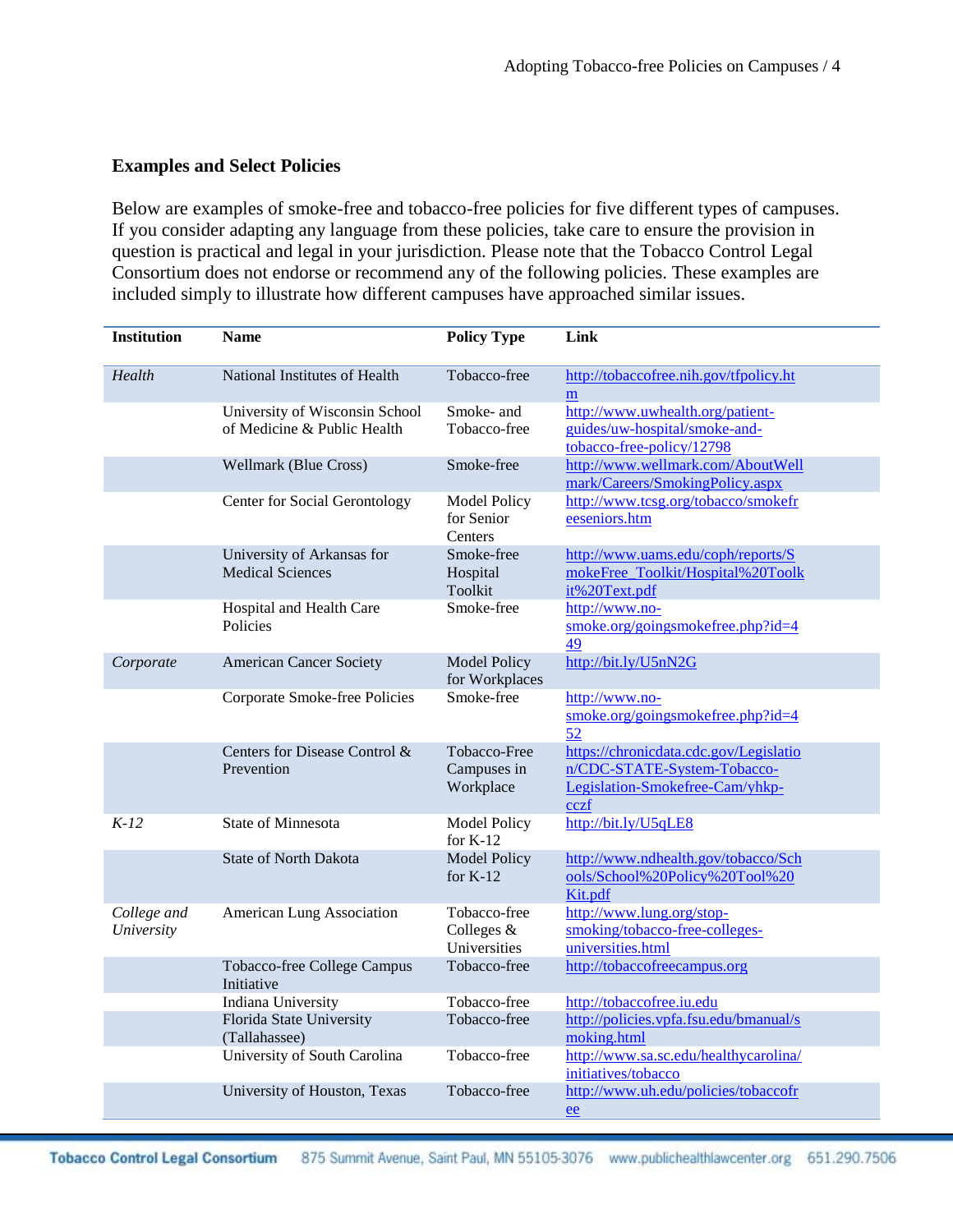| Government | American Lung Association                        | State-by-State<br>Laws            | http://www.lungusa2.org/slati/states.p<br>$\mathbf{hp}$                                           |
|------------|--------------------------------------------------|-----------------------------------|---------------------------------------------------------------------------------------------------|
|            | North Carolina Health & Human<br><b>Services</b> | Smoke-free<br>Local<br>Government | http://www.tobaccopreventionandcont<br>rol.ncdhhs.gov/lgtoolkit/index.htm                         |
|            | U.S. Government                                  | Smoke-free                        | https://smokefree.gov                                                                             |
|            | U.S. Department of Agriculture                   | Smoke-free                        | http://www.ocio.usda.gov/sites/defaul<br>t/files/docs/2012/DR4400-006.htm                         |
|            | State of Iowa                                    | Smoke-free                        | http://www.iowasmokefreeair.gov/co<br>mmon/pdf/facts/public grounds facts<br>.pdf                 |
|            | Sarasota County, Florida                         | Tobacco-free                      | https://www.scgov.net/HealthandWell<br>ness/Tobacco%20Free/Tobacco%20F<br>ree%20Campus%20FAQs.pdf |

### **Other Helpful Resources**

The Consortium's parent organization, the [Public Health Law Center,](http://publichealthlawcenter.org/) has a webpage containing information on smoke-free [and tobacco-free](http://publichealthlawcenter.org/topics/tobacco-control/smoke-free-tobacco-free-places/housing) regulation. Included are helpful resources that discuss concepts related to [regulating tobacco use outdoors,](http://www.publichealthlawcenter.org/sites/default/files/resources/regulating-outdoor-tobacco-use-2016.pdf) as well as material applicable to [smoke-free multi-unit housing facilities](http://publichealthlawcenter.org/topics/tobacco-control/smoke-free-tobacco-free-places/housing) and [the authority to regulate smoking](http://www.publichealthlawcenter.org/sites/default/files/resources/tclc-syn-authority-2009_0.pdf)**.** Other organizations, such as [Americans for Nonsmokers' Rights,](http://www.no-smoke.org/) also have resources related to campus-wide policies, including [colleges and universities,](http://www.no-smoke.org/goingsmokefree.php?id=447) [workplaces,](http://www.no-smoke.org/goingsmokefree.php?id=452) and [hospital and](http://www.no-smoke.org/goingsmokefree.php?id=449)  [psychiatric facility grounds.](http://www.no-smoke.org/goingsmokefree.php?id=449) Also, check out the [BACCHUS](http://www.tobaccofreeu.org/) and the [Tobacco-free College](http://tobaccofreecampus.org/)  [Campus Initiative](http://tobaccofreecampus.org/) websites, both of which contain toolkits, guides, model policies, and related research on reducing tobacco use on campuses.

### **Contact Us**

Please feel free to contact the Tobacco Control Legal Consortium at (651) 290-7506 or [publichealthlaw@mitchellhamline.edu](mailto:publichealthlaw@mitchellhamline.edu) with any questions about the information included in this guide or to discuss local concerns you may have about implementing a tobacco-free or smokefree policy.

*Updated: June 2016*

#### **Notes**

 $\overline{\phantom{a}}$ 

 $1$  The information contained in this document does not constitute legal advice. For legal advice, consult an attorney licensed in your state.

<sup>2</sup> *See* Americans for Nonsmokers' Rights Foundation (ANRF), *Smoke-free and Tobacco-free U.S. and Tribal Colleges and Universities* (April 2016), [http://no](http://no-smoke.org/pdf/smokefreecollegesuniversities.pdf)[smoke.org/pdf/smokefreecollegesuniversities.pdf.](http://no-smoke.org/pdf/smokefreecollegesuniversities.pdf)

<sup>3</sup> U.S. Dep't of Health & Human Services, *The Health Consequences of* Smoking*—50 Years of Progress: A Report of the Surgeon General* (2014)[, http://www.surgeongeneral.gov/library/reports/50-years-of-](http://www.surgeongeneral.gov/library/reports/50-years-of-progress/index.html)